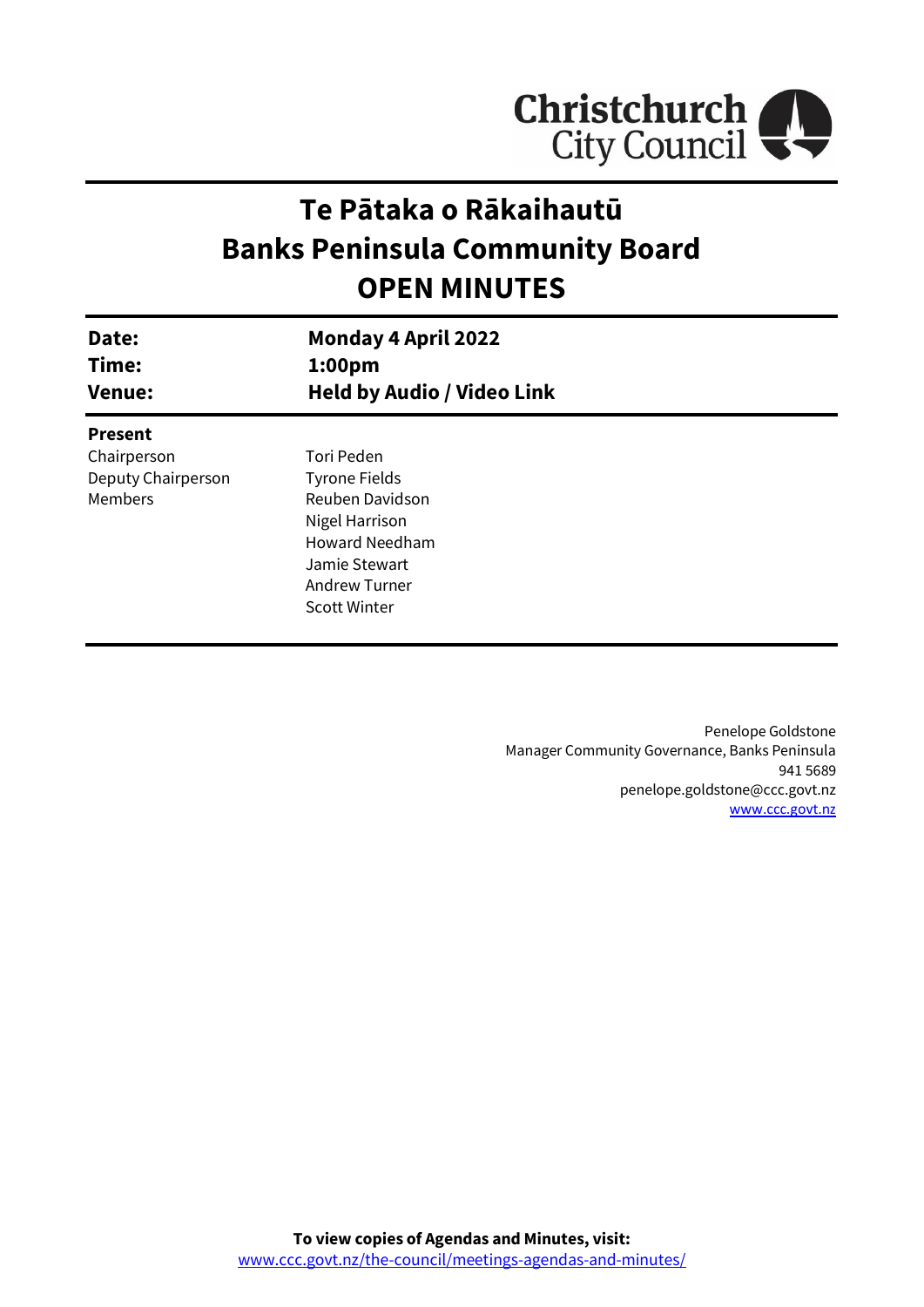

# **Part A Matters Requiring a Council Decision**

# **Part B Reports for Information**

# **Part C Decisions Under Delegation**

**Secretarial Note:** It is noted that this meeting was held via audio/video link on the Zoom platform due to the country being under the Covid-19 Protection Framework (the Traffic Alert System at Red) on the date the meeting was scheduled. These minutes provide a written summary of the meeting proceedings.

# **Karakia Tīmatanga**: Reuben Davidson

The agenda was dealt with in the following order.

# **1. Apologies Ngā Whakapāha**

**Part C**  There were no apologies.

# **2. Declarations of Interest Ngā Whakapuaki Aronga**

#### **Part B**

There were no declarations of interest recorded.

# **3. Deputations by Appointment Ngā Huinga Whakaritenga**

#### **Part B**

### **Akaroa Wharf Renewal**

People who wished to be heard in support of their submission spoke to the Board regarding the Akaroa Wharf Renewal Report.

#### **3.1 Akaroa Ratepayers & Residents Association - Harry Stronach**

Harry Stronach, President of the Akaroa Ratepayers & Residents Association, spoke to its written submission.

He highlighted points relating to community partnerships, people having a dislike of Council consultations, the proposed location of the new wharf, the materials proposed to be used, the height in regard to climate change, the heritage and appearance aspects of the wharf and the lack of town planning for the area around the wharf. He suggested the existing buildings should not be a major consideration around this issue due to taking away berthage space, he noted the unavailability of the Multi Criteria Assessment until after submissions closed and he discussed the benefits of a floating wharf, as highlighted by OCEL in its submission. He said it appeared that Council was taking the easy option of rebuilding the wharf in the same location.

#### **3.2 Akaroa Civic Trust - Michael Norris and Victoria Andrews**

Michael Norris, Chairman, and Victoria Andrews, spoke and presented on behalf of the Akaroa Civic Trust.

Victoria Andrews presented noting points about new evidence without consultation, the modification of the earlier preferred option, the visual intrusiveness of revised plans and those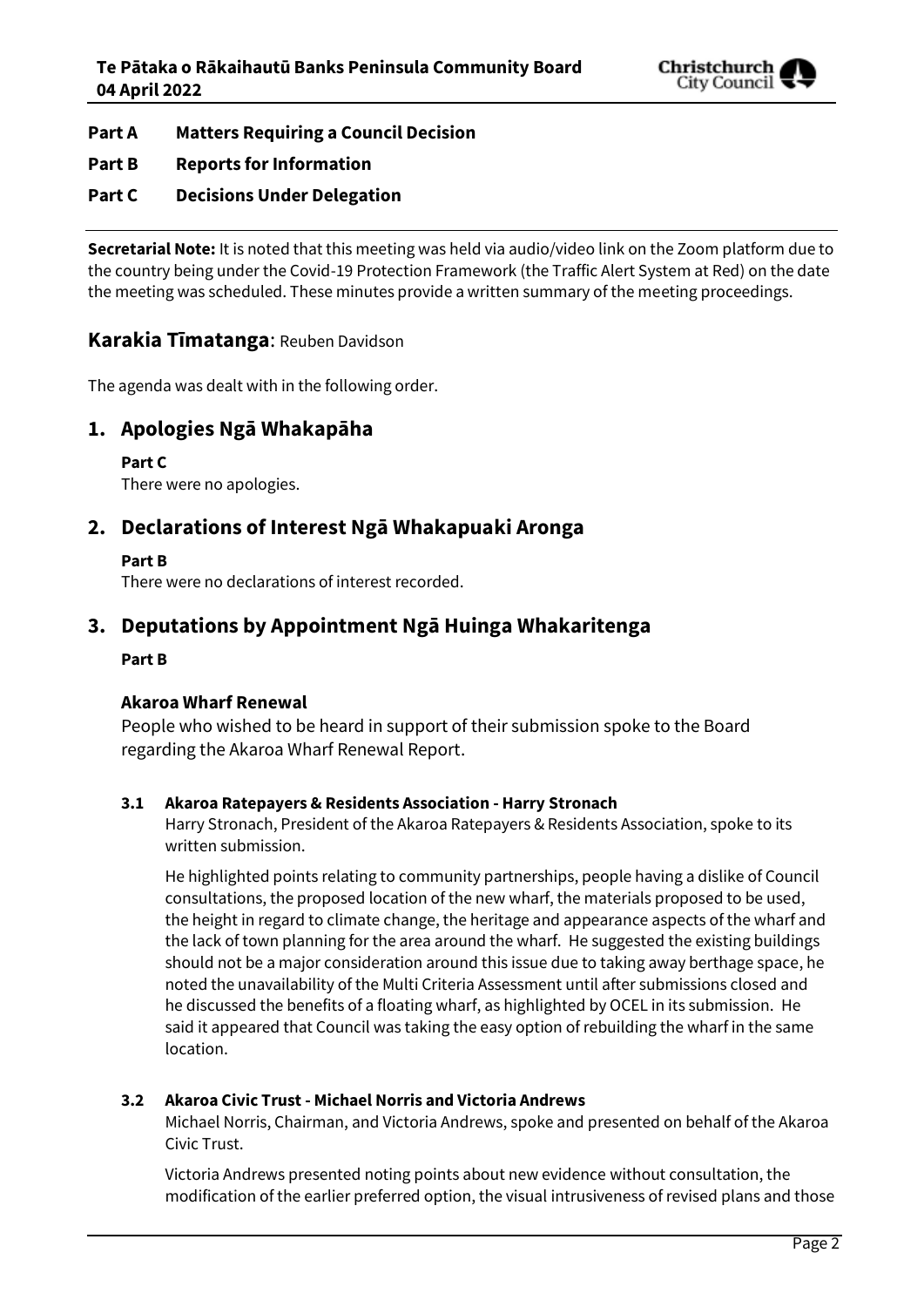new plans not being taken to the Akaroa Design Review Panel. She noted the presence of buildings on the wharf over many years and the issue of access to those buildings. She also voiced concerns about the suitability of Drummonds Wharf as a temporary substitute during construction and concluded by saying the Civic Trust does not support the new preferred option.

Michael Norris also spoke about plans being changed and noted in particular that the written submission of the Civic Trust had concentrated on elements which were now redundant as the proposed "knuckle" had been removed from the plans. He still expressed concern about the new draft concept and the financial cost of rebuilding the wharf. He questioned the decision making process and he also questioned why there was no further engagement proposed in the future, except with the Ōnuku Rūnanga.

#### **Attachments**

A Banks Peninsula Community Board 4 April 2022 - Akaroa Wharf Deputation - Akaroa Civic Trust.pdf ⇒

### **3.3 Victoria Andrews**

Victoria Andrews, resident, spoke to her written submission. She highlighted points relating to plans changing, the wharf Conservation Plan largely being dismissed, plans not going to the Akaroa Design Review Panel, the visual intrusiveness of the new preferred option, the heritage values of the 1888 structure, access issues for businesses on the wharf, inaccurate information in the staff report and the lack of further engagement on the design plans. Victoria also questioned the value of the consultation process, the suitability of Drummonds Wharf as a temporary substitute during construction and issues around the consenting process to extend that wharf. She suggested that a portion of the existing wharf could be retained for 20-25 years and a new wharf built alongside. Victoria also noted the importance of the economic livelihood of commercial wharf users and the Council's obligations under its Heritage Strategy.

### **3.4 Akaroa Motor Garage - Nina Wright**

Nina Wright, business owner of Akaroa Motor Garage, spoke to her written submission. Her main concern related to the proposal to supply petrol on the new wharf, the associated health and safety factors and the possible environmental impacts that could arise from spills. She noted that her business employed several local people year round and it relied on fuel sales contributing to the viability of that business.

### **3.5 Michael de Hamel**

Michael de Hamel, resident, spoke to his submission. He urged the Board not to approve the plan recommended in the agenda, but to ask that more work be done instead, noting that there was not yet a Destination Management Plan or an Akaroa Town Plan.

Michael noted the differences in the plans as now proposed, particularly in regard to the floating pontoons. He also noted the lack of proposed engagement going forward, no apparent consent from Heritage New Zealand or the Akaroa Design Review Panel and the danger of breaking heritage rules. He also noted the change in functionality of the wharf over the years and questioned the intended function of the proposed wharf. He noted there were difficulties with using Drummonds Wharf as a stand-in. He suggested ways in which the wharf could be rebuilt if less stringent structural requirements were needed, by relocating some businesses to an upgraded Wainui Wharf.

#### **Attachments**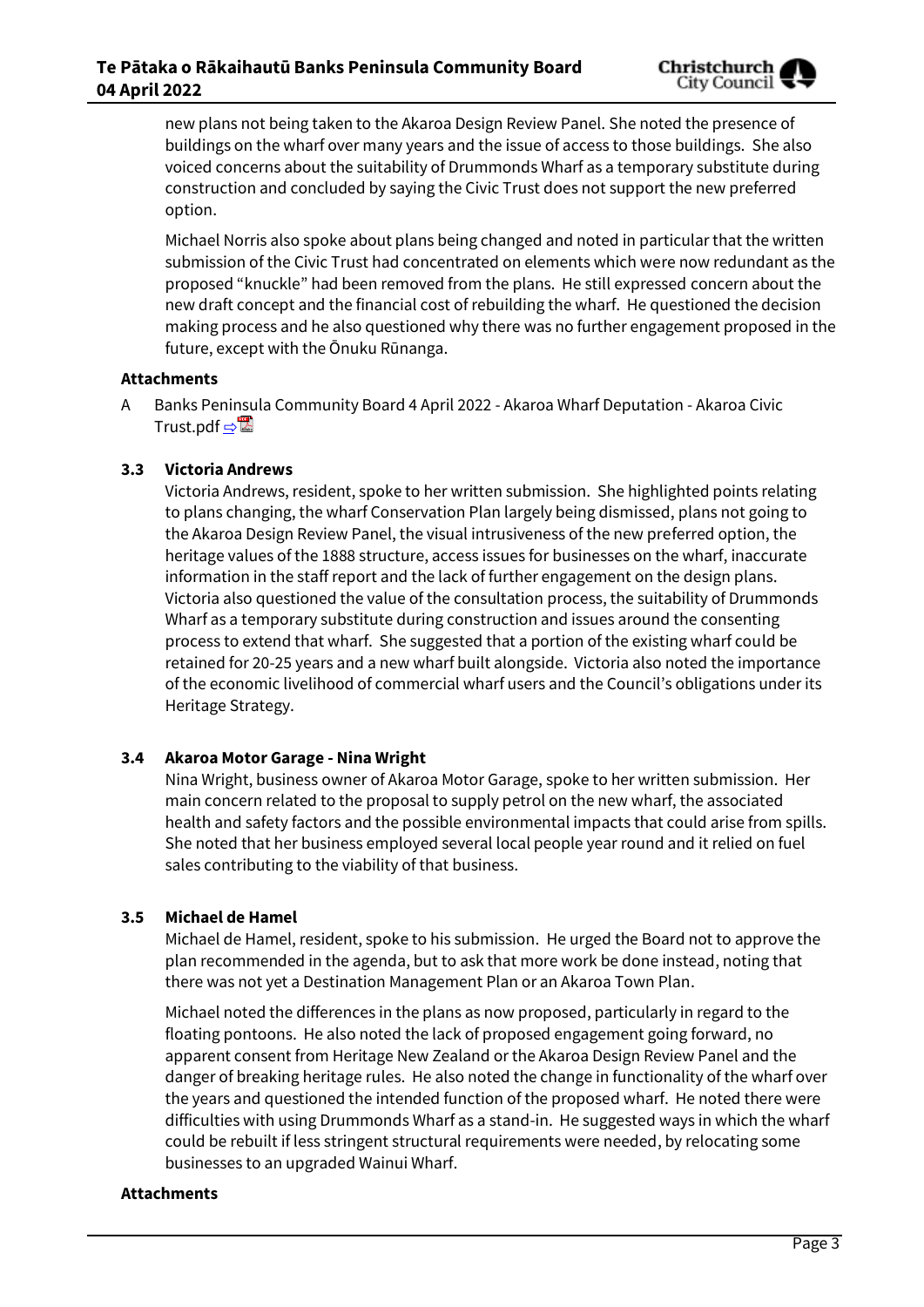

A Banks Peninsula Community Board 4 April 2022 - Akaroa Wharf Deputation - Michael de Hamel.pdf ⇒

#### **3.6 Akaroa Dolphins - Hugh Waghorn**

Hugh Waghorn, owner of Akaroa Dolphins, spoke to his written submission. He started by thanking staff members for keeping the Akaroa Fishermen's Association well informed of plans.

Hugh made some comments about wharf design and Drummonds Wharf. He noted that collectively users need to accept they will be disadvantaged in the construction phase, but it would be better to work together so that everyone could continue to operate their business. He supported the replacement of the current wharf.

#### **3.7 Disabled Persons Assembly - Chris Ford and Ingrid Robertson**

Chris Ford, Regional Policy Advisor, and Ingrid Robertson Christchurch Kaituitui, from the Disabled Persons Assembly, addressed the Board to speak on its written submission. They strongly supported the repair of the wharf, especially from a disabled persons perspective.

Chris and Ingrid commented on the increased size of the new wharf, the use of tactile strips, spaces for people to rest and fish and they suggested the use of hoists for disabled people to access boats. They asked that adequate mobility parking be available and said the Disabled Persons Assembly should be involved in the ongoing design process.

The meeting adjourned at 2.10pm and reconvened at 2.15pm.

#### **3.8 Black Cat Cruises - Paul Milligan**

Paul Milligan, Chief Executive of Black Cat Cruises, spoke to the companies written submission.

Paul commented on the need to rebuild, and the need for the new wharf to be functional but also look good. He commented on the size and number of the floating pontoons, the disruption to businesses during construction and the access issues created for his business by the proposed increase in height of the new structure. He also expressed a need for clarity around how existing businesses will be accommodated to keep operating during the rebuild, he requested a copy of plans for the Drummonds Wharf rebuild and he sought an assurance around damage occurring to their buildings as a result of wharf construction.

#### **3.9 John Thacker**

John Thacker, resident, spoke to his written submission. He stressed the importance of history and questioned the need to replace the current historic wharf. He believed the current wharf could be rebuilt.

John also spoke about climate change and what he believed would be the changing use of the wharf with less people accessing it in the future. He considered there were more important things to be funded at this time.

#### **3.10 Dean Marshall**

Dean Marshall, resident, spoke to his written submission. He said there was a balance needed between heritage and progress, he acknowledged the importance of both Māori and European culture and the need to preserve our heritage.

Dean talked about his families recreational association with the wharf, and highlighted the significant heritage of Akaroa in South Island history. He talked about the cost to rebuild the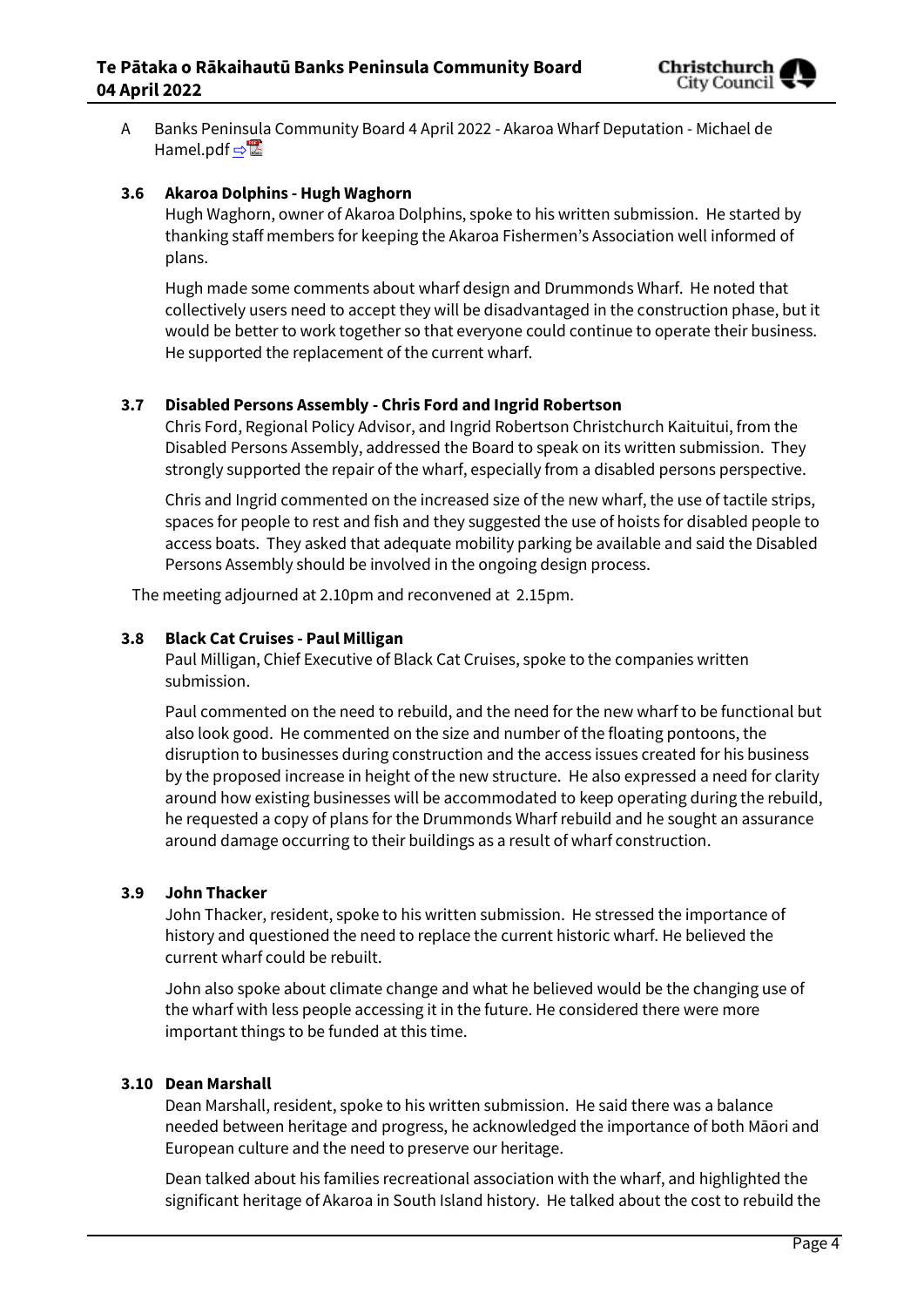

current wharf, engineering assessments and climate change. He questioned whether staff were adhering to policy and he asked that ratepayers money be spent wisely.

#### **3.11 Akaroa Fishermen's Association - John Wright**

John Wright, President of the Akaroa Fishermen's Association spoke to its written submission, voicing concerns about the arrangements for commercial operators during the construction phase.

John noted there had been numerous meetings with Council staff but as yet no assurances as to what would be in place during construction. He also commented on the suitability of Drummonds Wharf and its fitness for loading and unloading and being able to accommodate larger vessels. He suggested the current wharf should be left in place and a new wharf built off the end of Church Street and he invited people who were not familiar with the area to visit and see it firsthand.

On behalf of the Board the Chairperson thanked all speakers for their input and the level of interest shown in this project.

# **4. Akaroa Wharf Renewal**

#### **Staff Presentation**

Staff, including Project Manager Kristine Bouw, Heritage Conservation Projects Planner Victoria Bliss, Manager Regional Parks Kay Holder and Head Ranger Port Hills & Banks Peninsula Paul Devlin, along with consultant planner Matt Bonis presented this report to the Board. They referred to specific items as follows:

- The process to date including consultation and technical documents
- Location options considered, including heritage setting considerations and water depth
- Review of comments received in recent consultation
- Outline of preferred concept plan and design
- Summary of preferred option development
- Consultation, including resultant design changes
- Heritage considerations and involvement in planning
- Reasons for need to replace the existing wharf and abutment
- Parallel options
- Sea Level Rise considerations
- Existing buildings and access
- Temporary access for businesses/operators during construction phase
- Next Steps

### **Board Comment**

The Board noted the views expressed by deputations to the meeting, and the written submissions attached to the agenda. Members asked questions of staff, specifically relating to:

- Was there input from locals on the Akaroa Design Review Panel there are local members on the Panel.
- Consideration of moving wharf to Drummonds Wharf site would result in significant consenting issues and continual dredging.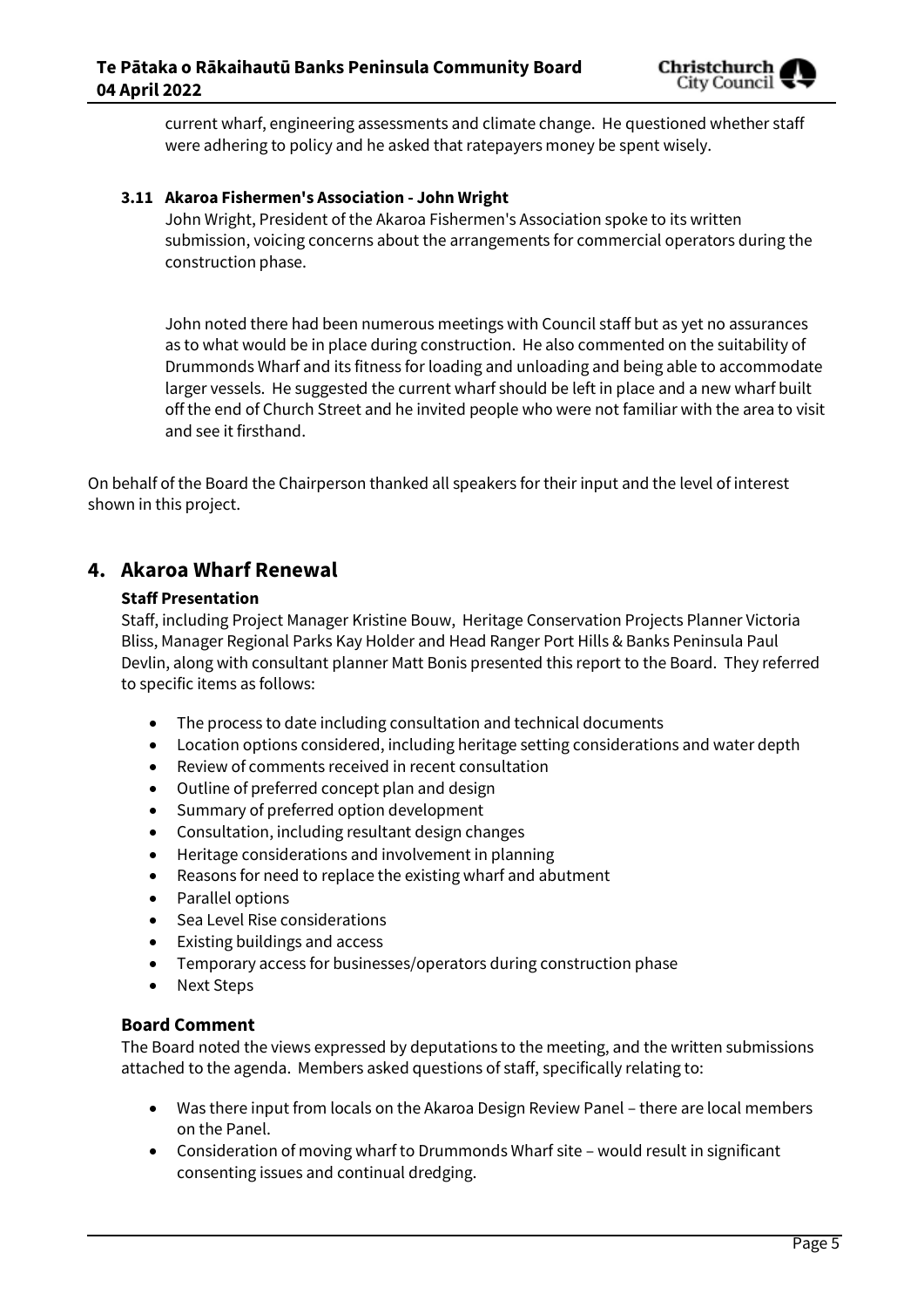### **Te Pātaka o Rākaihautū Banks Peninsula Community Board 04 April 2022**



- New information after submissions closed was a result of engineering information and was more detailed but not new information.
- Consideration of plans by Akaroa Design Review Panel this has occurred.
- Engagement and informing the community going forward this could be done through regular 3-monthly updates. Design plans will also go back to the Design Panel and users/stakeholders.
- Disruption to existing businesses there will be major impact but trying to mitigate that and looking at different options. May be able to have multiple options available. Note that Akaroa is seasonal and worst interruption should be during quieter time.
- Height of wharf and wooden component the new wharf will have a look of the former wharf and will weather with age.
- Fuel on wharf and risk of spillage Council does not operate the fuel provision. Staff have suggested provision for other fuels going forward in response to a request for future proofing, but it would be strictly regulated.
- Questioned whether there is any need for urgency worry from staff that there could be a catastrophic failure of the current wharf because of its condition. Rebuild is also getting more expensive. There is a need for the certainty around the footprint for planning and consenting to proceed.
- Installation of piles screw piling is not appropriate in this environment. There are considerations around time and the impact on marine mammals. Will be taking advice on that from ecologists.
- Height of new wharf will increase by half a metre. Building too high could disassociate the wharf from the land.
- Original wharf material and use in new structure there is quite a lot of original fabric left which can be incorporated in many ways and highlighted through the new design. Definite options for re-use of original fabric. Timber cannot be re-milled due to embedded metal.
- Location options and future environmental impact Environment Canterbury has complex rules on this which set a high benchmark that will have to be adhered to.
- "Knuckle" will not reappear.
- Concern that height of wharf means the adjacent buildings are lower discussions are ongoing with the two leaseholders.
- Suitability of Drummonds Wharf and difficulty of consenting this will be complex and there are still unknowns. Staff will have to make it work for the users. Environment Canterbury are aware of need for interim facility. Additional options are also being investigated
- Removal of knuckle has removed access to the beach below wharf if solid access is removed people will be able to walk underneath the wharf.
- Cruise ship passengers noted they are welcomed by businesses in Akaroa and do contribute to the local economy.
- Ramp length for pontoons more detail will be available as design proceeds.
- Question of costing for repair of current wharf can this be provided?
- Tendering process staff would look at all options and are taking some advice from Lyttelton Port Company which is more experienced in building this type of structure.
- Ongoing maintenance staff are relying on professional advice.
- Change to tidal and silt movements some modelling has been carried out. Rocky under layer will probably be more exposed. Sea level rise will also have an impact.
- Timeframe for Drummonds Wharf rebuild will have to be done before main construction starts. Other facilities will also be investigated.
- Funding for work on Drummonds Wharf there is some marine facilities budget and some contingency in the Akaroa Wharf budget. There may need to be additional funding sought.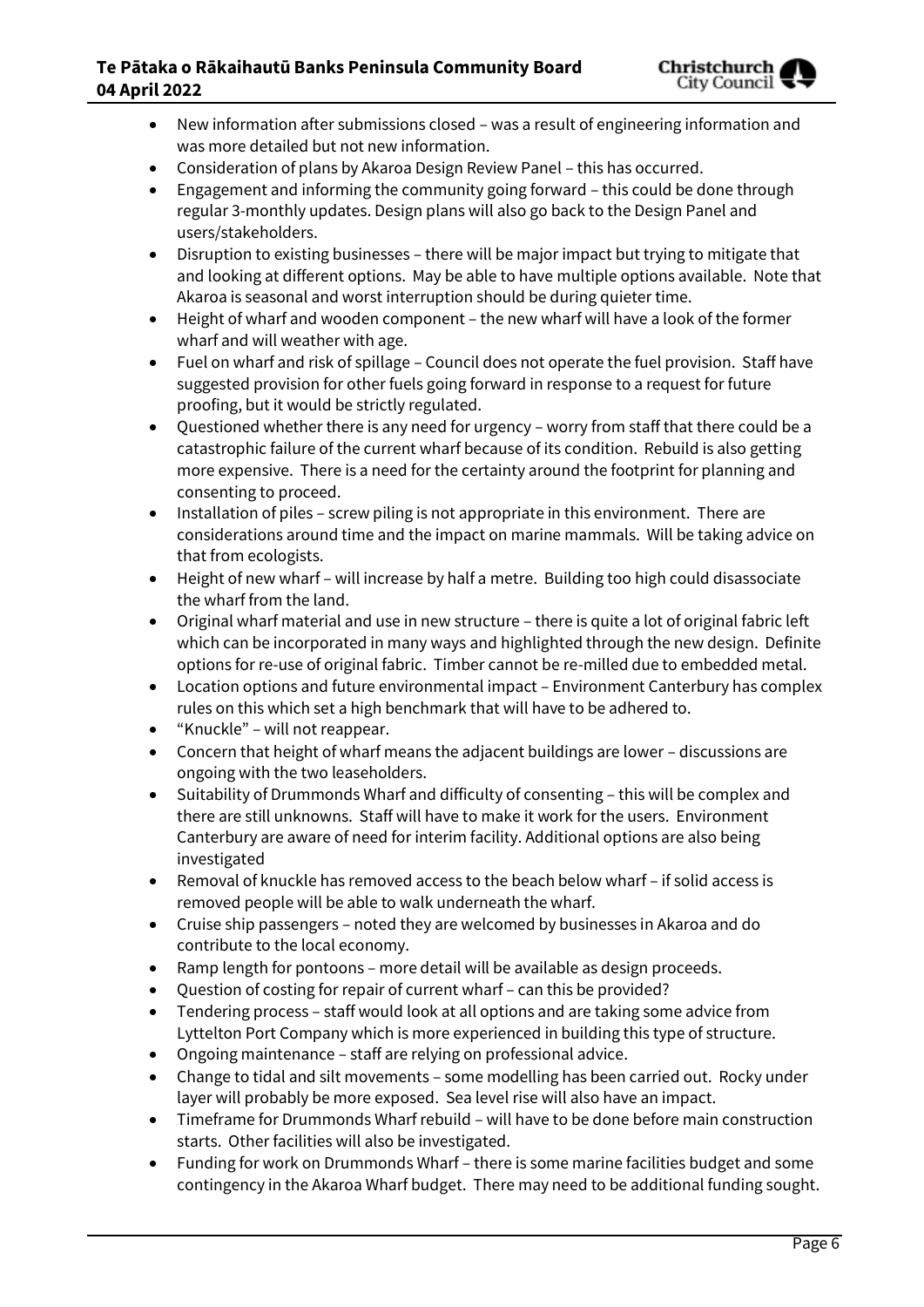

In formulating its recommendation to the Council, the Board wanted to recognise the issues raised by submitters, whilst acknowledging that the wharf project needed to proceed. Board members particularly wanted to ensure that the design of the new wharf would honour the heritage values and traditions associated with the old wharf.

Members also wanted to ensure that some of the main issues raised by submitters were addressed, such as disruption to existing businesses during construction, ongoing consultation with users and stakeholders, and continued information sharing with the community.

The meeting adjourned at 4.45pm and reconvened at 4.55pm.

#### **Community Board Resolved BKCB/2022/00018**

That the Te Pātaka o Rākaihautū Banks Peninsula Community Board:

 $1.$ Pursuant to Standing Order 4.2, extend the time before taking a break, until the Board has finished asking questions of staff.

Nigel Harrison/Jamie Stewart **Carried**

#### **Officer Recommendations Ngā Tūtohu**

That the Te Pātaka o Rākaihautū Banks Peninsula Community Board recommends to Council:

- $1<sub>1</sub>$ That it receives the staff report on the design, stakeholder consultation and concept option for the Akaroa Wharf.
- $2.$ That staff proceed to detailed design of the Akaroa Wharf based on the preferred concept option, as shown in Attachment B included in the agenda for this meeting.

#### **Community Board Decided BKCB/2022/00019**

#### **Part A**

That the Te Pātaka o Rākaihautū Banks Peninsula Community Board recommends to Council:

- $\overline{1}$ . That it receives the staff report on the design, stakeholder consultation and concept option for the Akaroa Wharf.
- 2. Notes that the Board acknowledges the quantity and quality of submissions from the community and key stakeholders and strongly endorses their continued consultation through the process of detailed design and construction.
- 3. That it notes
	- That staff will investigate opportunities for upgrading Drummonds Wharf, Dalys Wharf, the Wainui Wharf or other facilities for temporary use which would also deliver permanent improvements.
	- That staff will work with affected businesses to minimise disruption and that the intent is to avoid any temporary closure of any business as far as is reasonably practicable.
	- That the Akaroa Design Review Panel has already been involved in discussion about the design, and will have its usual role in reviewing the design once consents are lodged.
	- That there will be regular updates to the community approximately every three months.